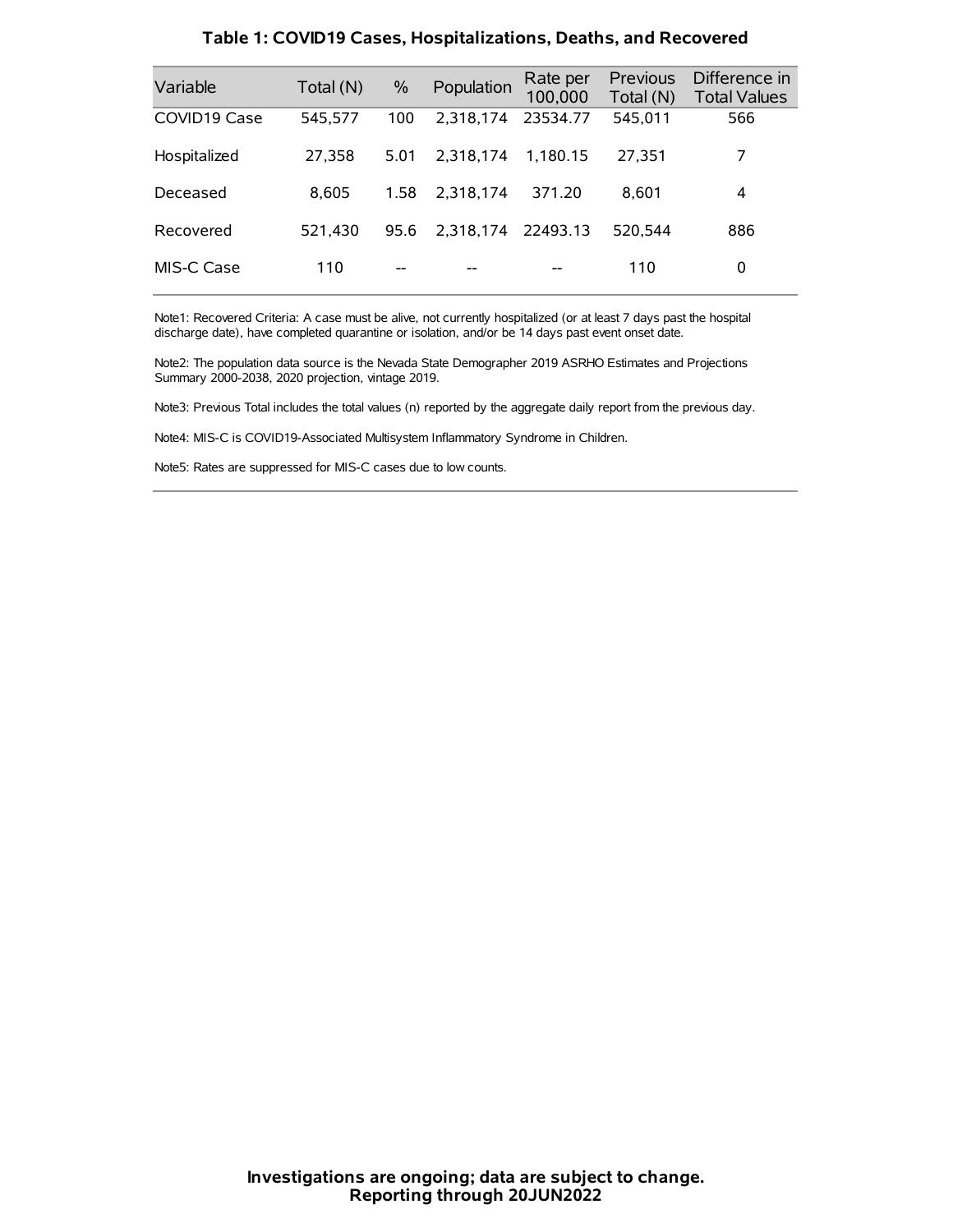# **Table 2: COVID19 Cases**

| Variable                     | Outcome                           | $\mathsf{N}$ | $\%$ | Population | Rate per<br>100,000 |
|------------------------------|-----------------------------------|--------------|------|------------|---------------------|
| Age Categories               | Aged 4 or less                    | 13985        | 2.56 | 149,165    | 9375.5              |
|                              | Aged 5 to 17                      | 66335        | 12.2 | 406,595    | 16315               |
|                              | Aged 18 to 24                     | 61606        | 11.3 | 216,762    | 28421               |
|                              | Aged 25 to 49                     | 242810       | 44.5 | 803,732    | 30210               |
|                              | Aged 50 to 64                     | 102105       | 18.7 | 423,461    | 24112               |
|                              | Aged 64+                          | 58573        | 10.7 | 318,459    | 18393               |
|                              | Unknown                           | 163          | 0.03 |            |                     |
| <b>Birth Sex</b>             | Female                            | 283948       | 52.0 | 1,160,285  | 24472               |
|                              | Male                              | 257228       | 47.1 | 1,157,889  | 22215               |
|                              | Unknown                           | 4401         | 0.81 |            |                     |
| Race/Ethnicity               | Hispanic                          | 152610       | 28.0 | 763,053    | 20000               |
|                              | White                             | 142884       | 26.2 | 1,006,929  | 14190               |
|                              | <b>Black</b>                      | 51915        | 9.52 | 262,671    | 19764               |
|                              | Asian or Pacific Islander         | 46831        | 8.58 | 270,209    | 17331               |
|                              | American Indian, Eskimo, or Aleut | 2115         | 0.39 | 15,311     | 13813               |
|                              | Other                             | 39706        | 7.28 |            |                     |
|                              | Unknown                           | 109516       | 20.1 |            |                     |
| Underlying Medical Condition | Yes                               | 83724        | 15.3 |            |                     |
|                              | No/Unknown                        | 461853       | 84.7 |            |                     |

Note1: Breakdown of Race is exlusively non-Hispanic.

Note2: Underlying Medical Condition is any identified health condition.

Note3: The population data source is the Nevada State Demographer 2019 ASRHO Estimates and Projections Summary 2000-2038, 2020 projection, vintage 2019.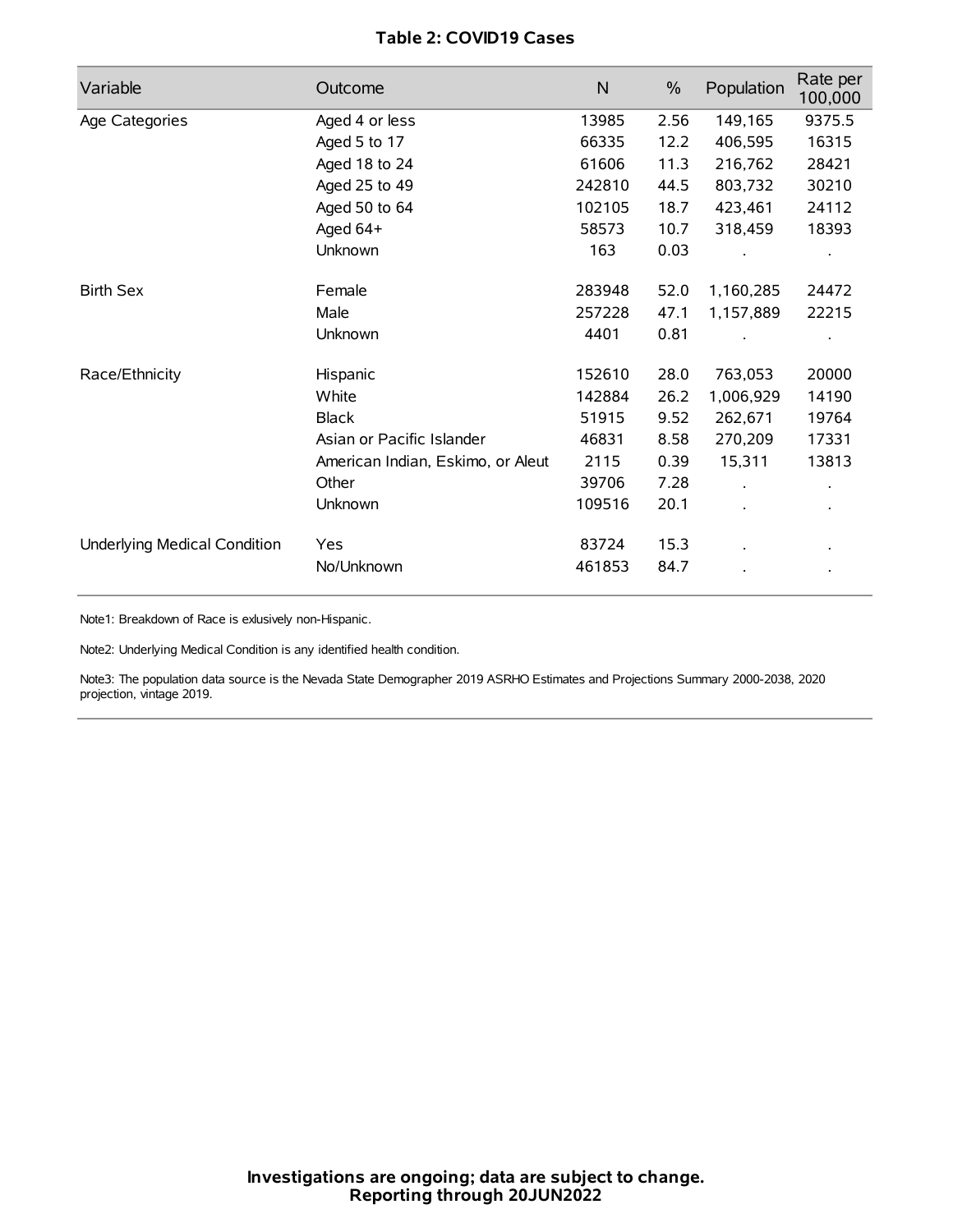| Variable         | Outcome                           | $\mathsf{N}$ | $\%$ | Population | Rate per<br>100,000 |
|------------------|-----------------------------------|--------------|------|------------|---------------------|
| Age Categories   | Aged 4 or less                    | 264          | 1.0  | 149,165    | 176.99              |
|                  | Aged 5 to 17                      | 358          | 1.3  | 406,595    | 88.05               |
|                  | Aged 18 to 24                     | 591          | 2.2  | 216,762    | 272.65              |
|                  | Aged 25 to 49                     | 6380         | 23.3 | 803,732    | 793.80              |
|                  | Aged 50 to 64                     | 7407         | 27.1 | 423,461    | 1749.2              |
|                  | Aged $64+$                        | 12356        | 45.2 | 318,459    | 3879.9              |
|                  | Unknown                           | 2            | 0.0  |            |                     |
| <b>Birth Sex</b> | Female                            | 12261        | 44.8 | 1,160,285  | 1056.7              |
|                  | Male                              | 15068        | 55.1 | 1,157,889  | 1301.3              |
|                  | Unknown                           | 29           | 0.1  |            |                     |
| Race/Ethnicity   | Hispanic                          | 7115         | 26.0 | 763,053    | 932.44              |
|                  | White                             | 10762        | 39.3 | 1,006,929  | 1068.8              |
|                  | <b>Black</b>                      | 3918         | 14.3 | 262,671    | 1491.6              |
|                  | Asian or Pacific Islander         | 2824         | 10.3 | 270,209    | 1045.1              |
|                  | American Indian, Eskimo, or Aleut | 130          | 0.5  | 15,311     | 849.04              |
|                  | Other                             | 1032         | 3.8  |            |                     |
|                  | Unknown                           | 1577         | 5.8  |            |                     |

# **Table 3: COVID19 Hospitalizations - General Characteristics**

Note1: Breakdown of Race is exlusively non-Hispanic.

Note2: The population data source is the Nevada State Demographer 2019 ASRHO Estimates and Projections Summary 2000-2038, 2020 projection, vintage 2019.

Note3: Rates for categories with fewer than 12 cases are suppressed due to high relative standard error.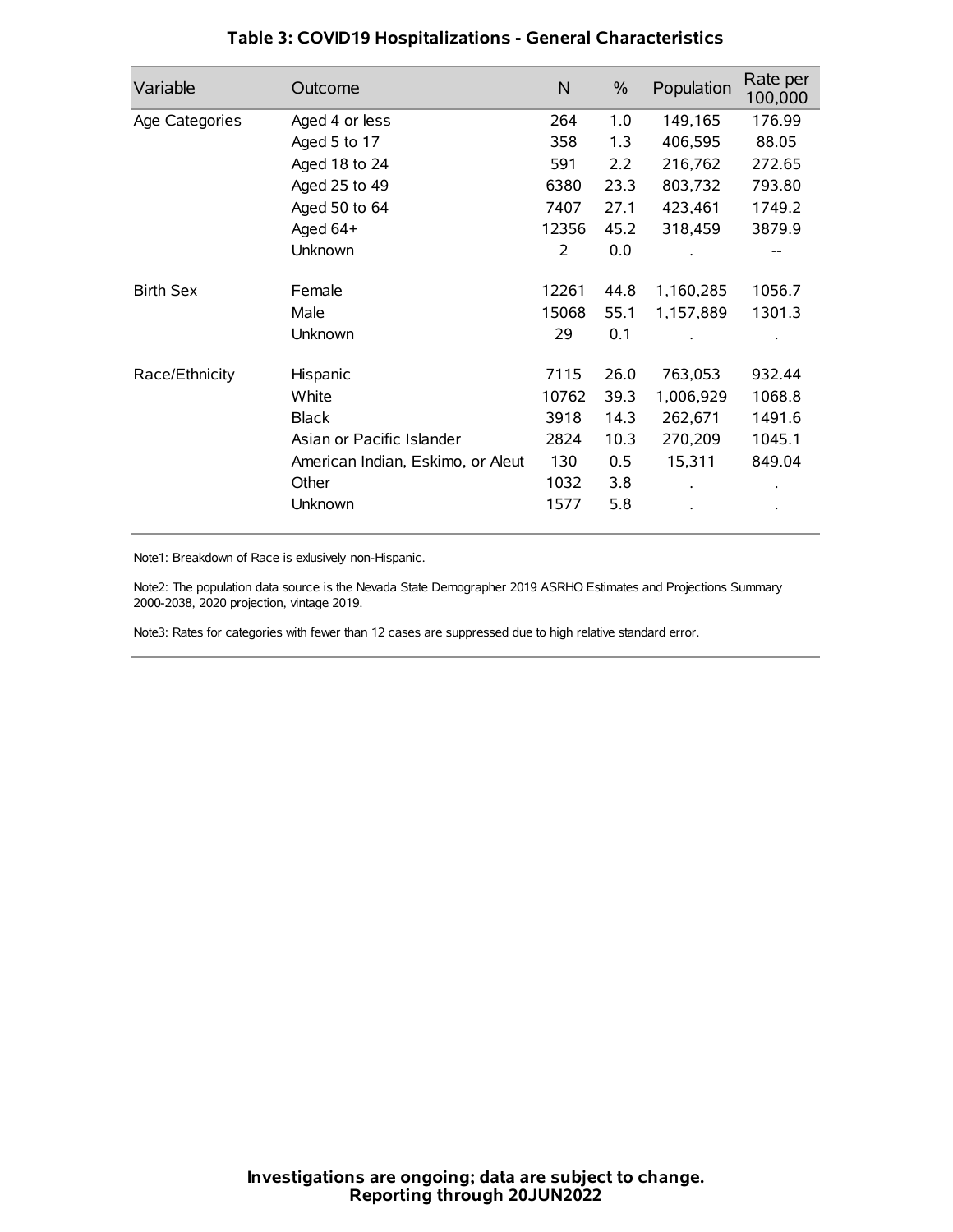| Variable                            | Outcome   | N     | $\frac{0}{0}$ |
|-------------------------------------|-----------|-------|---------------|
| Deceased                            | Yes       | 6972  | 25.5          |
|                                     | <b>No</b> | 20386 | 74.5          |
| ICU                                 | Yes       | 6557  | 24.0          |
|                                     | <b>No</b> | 20801 | 76.0          |
| Intubated                           | Yes       | 3115  | 11.4          |
|                                     | <b>No</b> | 24243 | 88.6          |
| <b>Underlying Medical Condition</b> | Yes       | 17086 | 62.5          |
|                                     | <b>No</b> | 10272 | 37.5          |
| Hypertension                        | Yes       | 10032 | N/A           |
| Immunocompromised                   | Yes       | 628   | N/A           |
| Chronic Heart Disease               | Yes       | 3646  | N/A           |
| Chronic Liver Disease               | Yes       | 389   | N/A           |
| Chronic Kidney Disease              | Yes       | 2498  | N/A           |
| <b>Diabetes</b>                     | Yes       | 7139  | N/A           |
| Neurologic/Neurodevelopmental       | Yes       | 1275  | N/A           |
| Chronic Lung Disease                | Yes       | 4217  | N/A           |
| <b>Historically Healthy</b>         | Yes       | 4816  | N/A           |
| Other                               | Yes       | 7195  | N/A           |

# **Table 4: COVID19 Hospitalizations - Morbidity**

Note1: Underlying Medical Condition is any identified health condition.

Note2: The breakdown of health conditions are not mutually exlusive (i.e., a person can have more than one risk factor).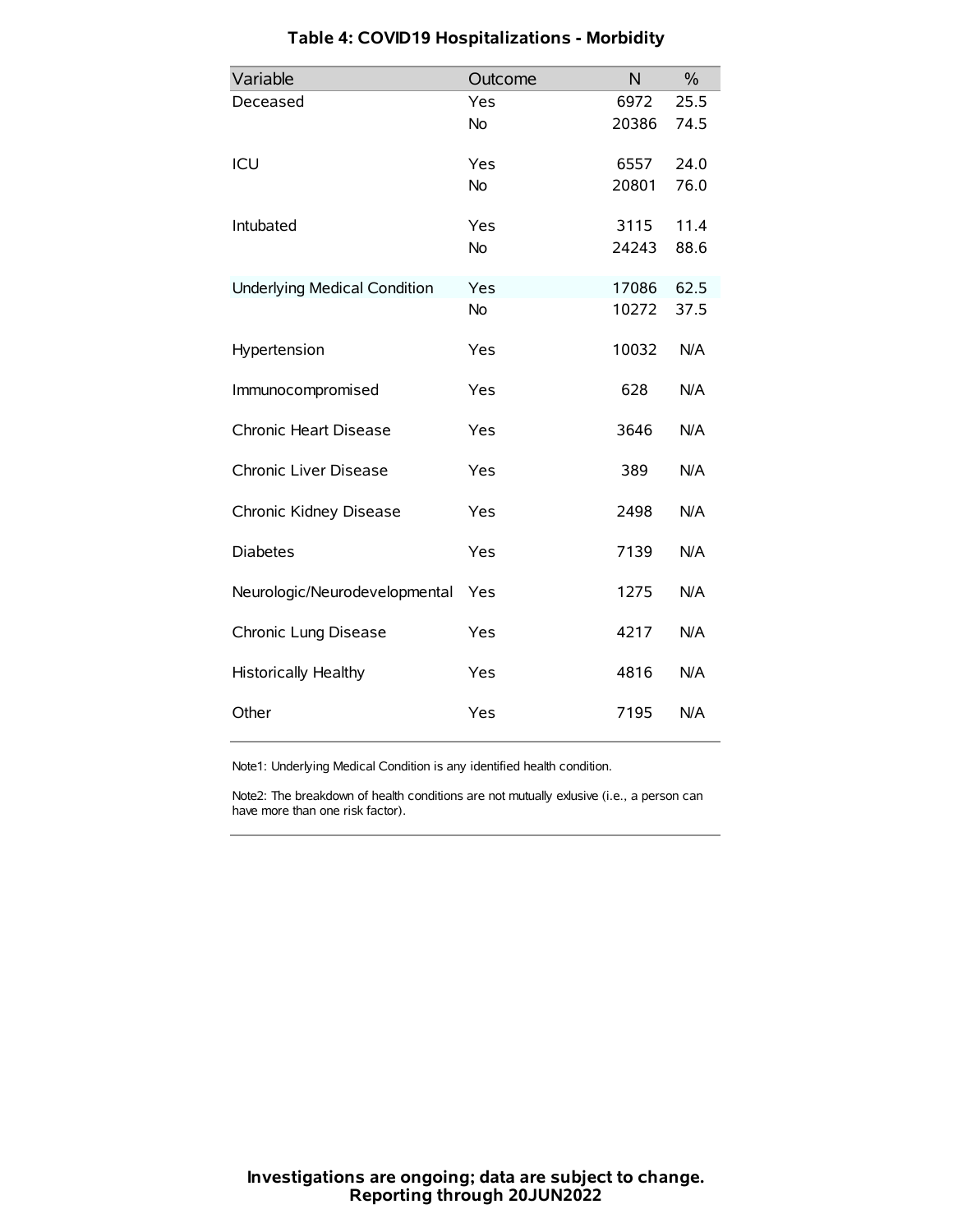| Variable         | Outcome                           | N    | $\frac{0}{0}$ | Population | Rate per<br>100,000 |
|------------------|-----------------------------------|------|---------------|------------|---------------------|
| Age Categories   | Aged 4 or less                    | 3    | 0.0           | 149,165    |                     |
|                  | Aged 5 to 17                      | 7    | 0.1           | 406,595    |                     |
|                  | Aged 18 to 24                     | 20   | 0.2           | 216,762    | 9.23                |
|                  | Aged 25 to 49                     | 728  | 8.5           | 803,732    | 90.58               |
|                  | Aged 50 to 64                     | 1841 | 21.4          | 423,461    | 434.75              |
|                  | Aged $64+$                        | 6006 | 69.8          | 318,459    | 1886.0              |
| <b>Birth Sex</b> | Female                            | 3401 | 39.5          | 1,160,285  | 293.12              |
|                  | Male                              | 5203 | 60.5          | 1,157,889  | 449.35              |
|                  | Unknown                           | 1    | 0.0           |            | --                  |
| Race/Ethnicity   | Hispanic                          | 1996 | 23.2          | 763,053    | 261.58              |
|                  | White                             | 4305 | 50.0          | 1,006,929  | 427.54              |
|                  | <b>Black</b>                      | 1109 | 12.9          | 262,671    | 422.20              |
|                  | Asian or Pacific Islander         | 1054 | 12.2          | 270,209    | 390.07              |
|                  | American Indian, Eskimo, or Aleut | 48   | 0.6           | 15,311     | 313.49              |
|                  | Other                             | 84   | 1.0           |            |                     |
|                  | Unknown                           | 9    | 0.1           |            |                     |

### **Table 5: COVID19 Deaths - General Characteristics**

Note1: Breakdown of Race is exlusively non-Hispanic.

Note2: The population data source is the Nevada State Demographer 2019 ASRHO Estimates and Projections Summary 2000-2038, 2020 projection, vintage 2019.

Note3: Rates for categories with fewer than 12 cases are suppressed due to high relative standard error.